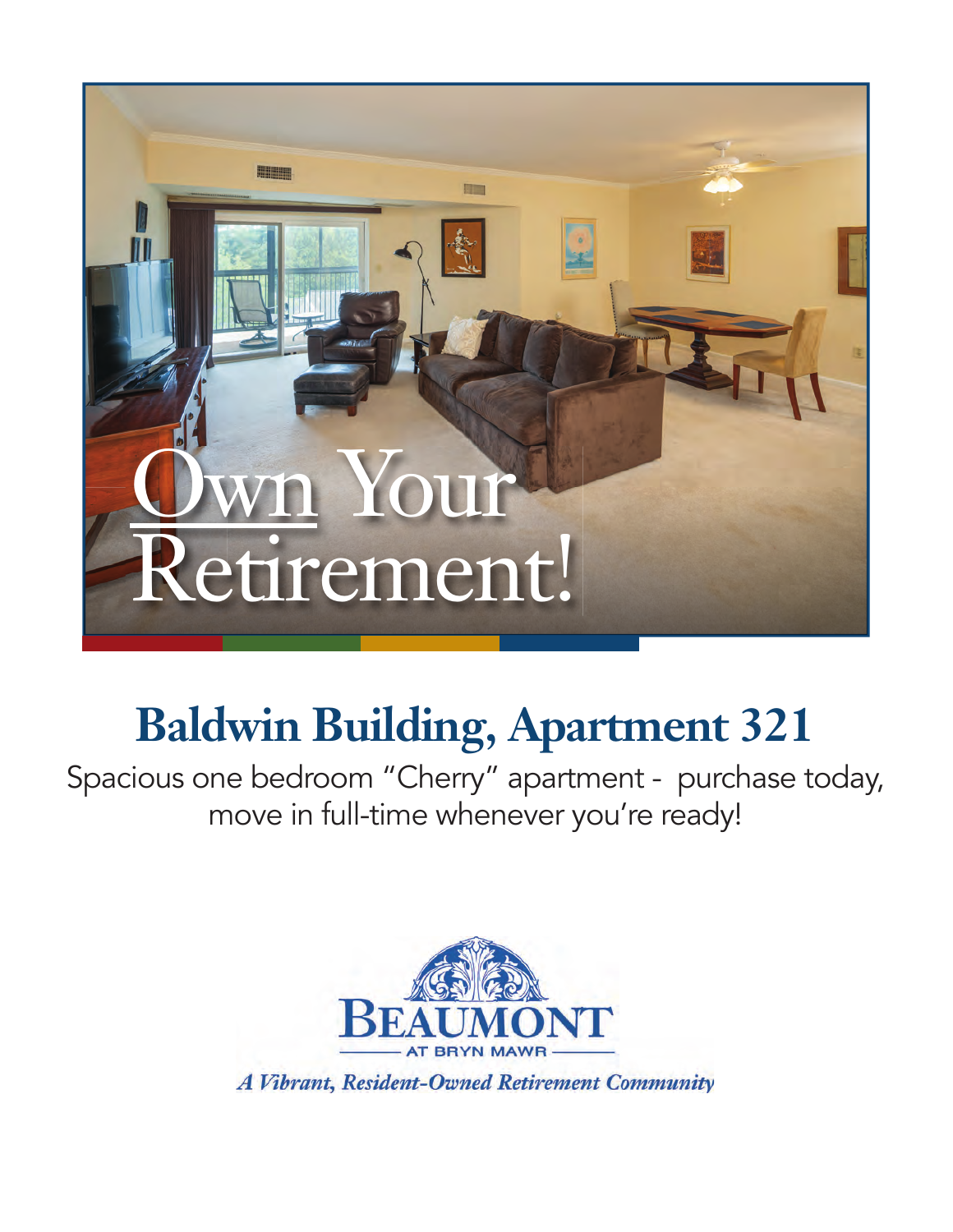



**Come see your new 'piedà-terre' at Beaumont, a nationally-recognized 5-star Life Plan community!**

This spacious one bedroom apartment is the perfect stop-over on your travels. This very desirable third-floor unit will stand ready to welcome you when you want to settle in full-time.

Beaumont is located in one of the nation's top medical corridors, and with easy airport, rail and highway access, it is the perfect jumpingoff point to anywhere in the world. Enjoy our fabulous amenities, schedule your medical appointments at your leisure, and close the door behind you when you're done - everything will be taken care of!

This large one bedroom offers a roomy 1,029 sq. ft. of living space, full bath, kitchen, fabulous balcony with southern exposure, easy access to the elevator and common areas, and indoor parking.



Well-designed footprint with everything you need for occasional or permanent use.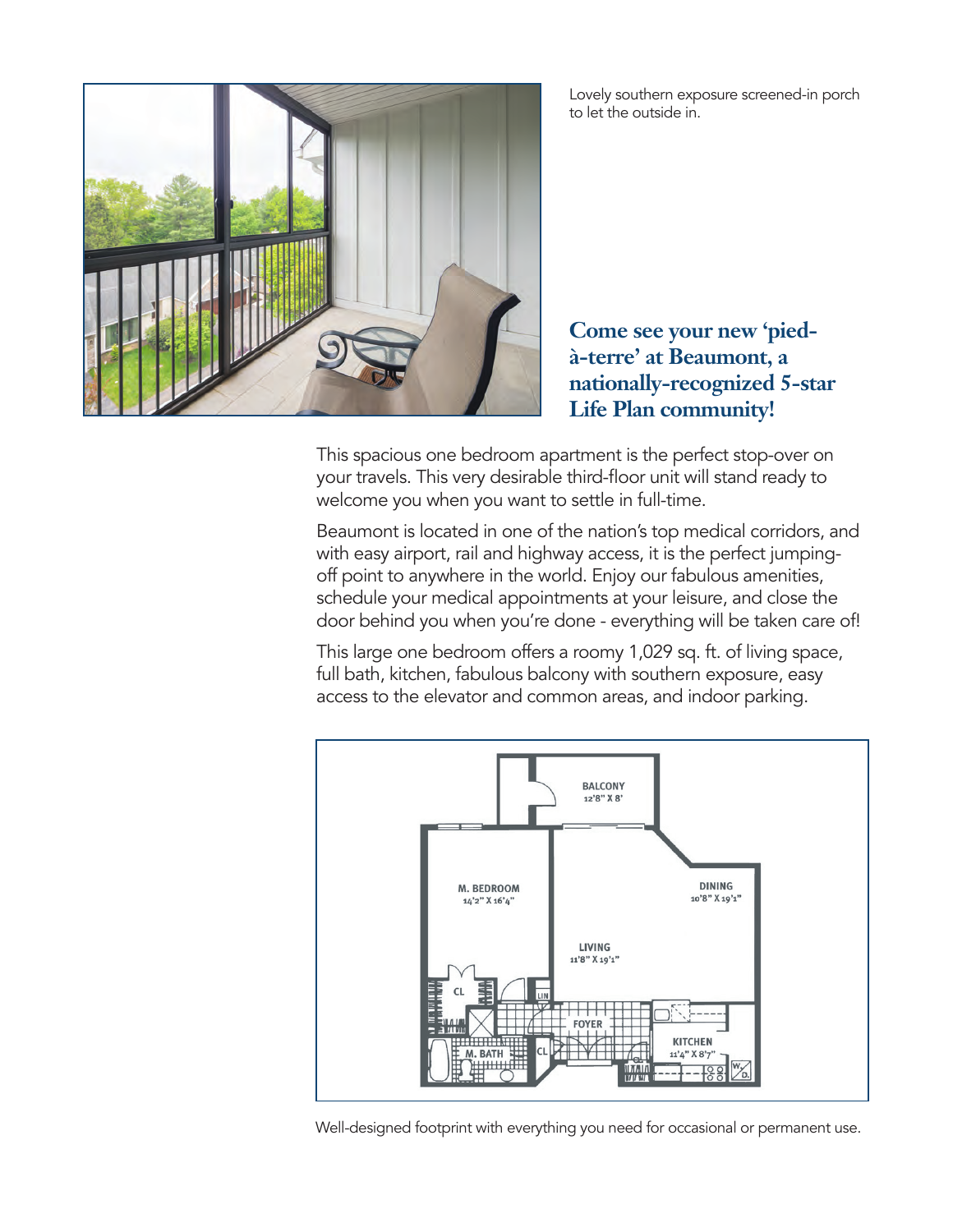E.E

## **Offered at only \$388,188\*, this apartment is waiting for you!**

The all-inclusive monthly fee is \$5,360 for single occupancy, \$7,409 for double occupancy, plus a \$350 monthly capital assessment fee.

\*The offer price has been adjusted, and remains negotiable, to allow for the addition of a onetime special assessment of \$52,159 toward the Beaumont Campus Enhancement Project. During your tour, ask to see completed sections of Beaumont's stunning new campus look!

The master bedroom is large enough to let you work, play and sleep as you want.





Well-appointed kitchen with convenient passthrough to the dining room.